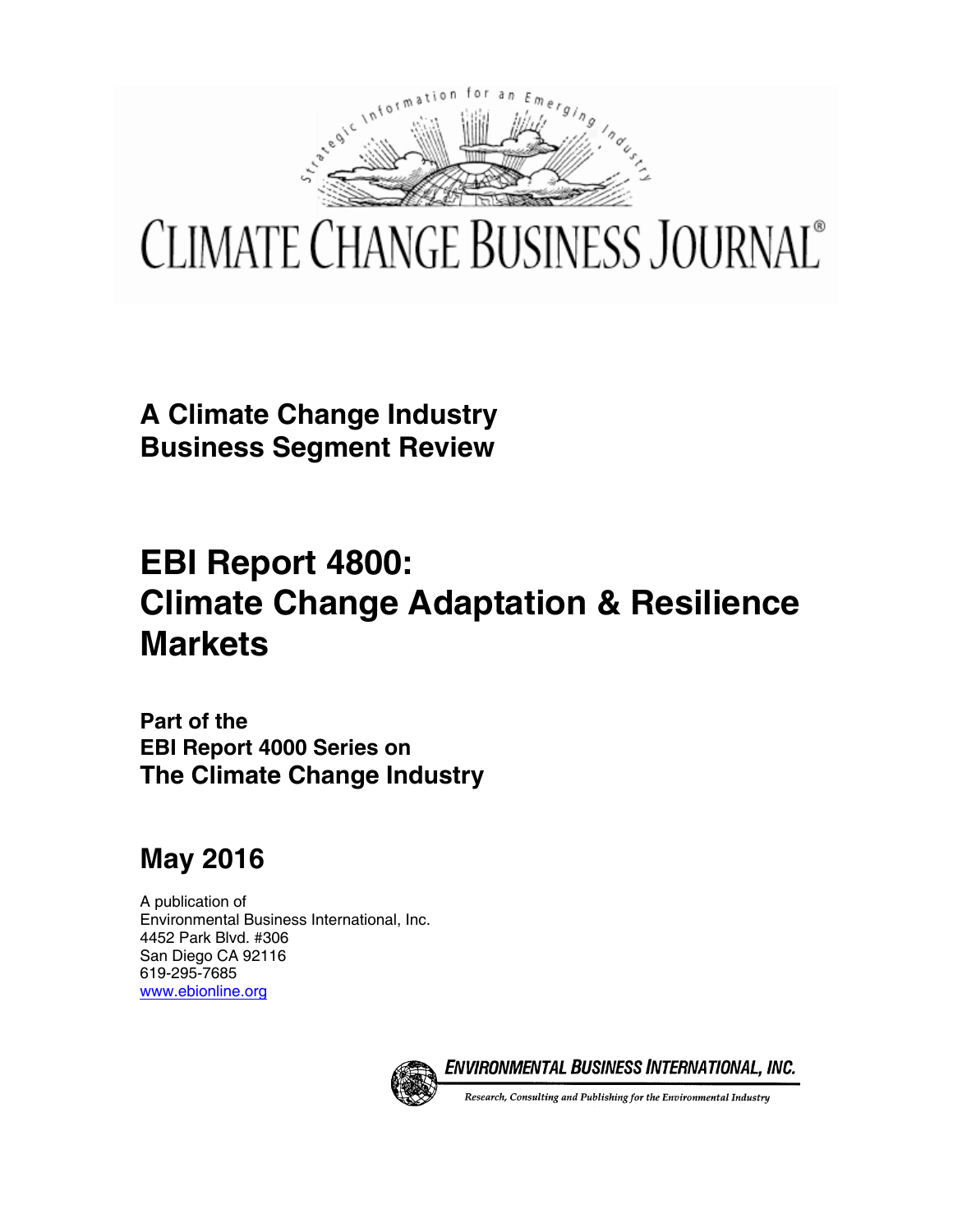#### **Table of Contents**

| $\mathbf{1}$ |                  |                                                                         |  |
|--------------|------------------|-------------------------------------------------------------------------|--|
|              | 1.1              |                                                                         |  |
|              | 1.1.1            |                                                                         |  |
|              | 1.1.2            |                                                                         |  |
|              | 1.1.3            |                                                                         |  |
|              | 1.1.4            |                                                                         |  |
|              | 1.1.5            |                                                                         |  |
|              | 1.2              |                                                                         |  |
|              | 1.2.1            |                                                                         |  |
|              | 1.2.2            |                                                                         |  |
|              | 1.2.3            |                                                                         |  |
|              | 1.2.4            |                                                                         |  |
|              | 1.2.5            |                                                                         |  |
|              | 1.2.6            |                                                                         |  |
|              | 1.2.7            |                                                                         |  |
|              | 1.3              |                                                                         |  |
|              | 1.3.1            |                                                                         |  |
|              | 1.3.2            |                                                                         |  |
|              | 1.3.3            |                                                                         |  |
|              | 1.4              |                                                                         |  |
|              | 1.4.1            |                                                                         |  |
|              | 1.4.2            | "Risky Business" Highlights Regional Impact of Climate Change 1-48      |  |
|              | 1.4.3            |                                                                         |  |
|              | 1.4.4            |                                                                         |  |
|              | 1.4.5            |                                                                         |  |
|              | 1.4.6            |                                                                         |  |
|              | 1.4.7            |                                                                         |  |
|              | 1.4.8            |                                                                         |  |
|              | 1.4.9            |                                                                         |  |
|              | 1.4.10           |                                                                         |  |
|              | 1.4.11<br>1.4.12 | Insurance Industry Backs Proactive Measures to Lessen Climate Risk 1-69 |  |
|              | 1.4.13           |                                                                         |  |
|              | 1.4.14           |                                                                         |  |
|              | 1.4.15           |                                                                         |  |
|              | 1.4.16           |                                                                         |  |
|              | 1.4.17           |                                                                         |  |
|              | 1.4.18           |                                                                         |  |
|              | 1.5              |                                                                         |  |
|              | 1.5.1            |                                                                         |  |
|              | 1.5.2            |                                                                         |  |
|              | 1.5.3            |                                                                         |  |
|              | 1.5.4            |                                                                         |  |
|              | 1.5.5            |                                                                         |  |
|              | 1.5.6            | Adaptation Veteran Joyce Coffee Shares Strategic Insights 1-120         |  |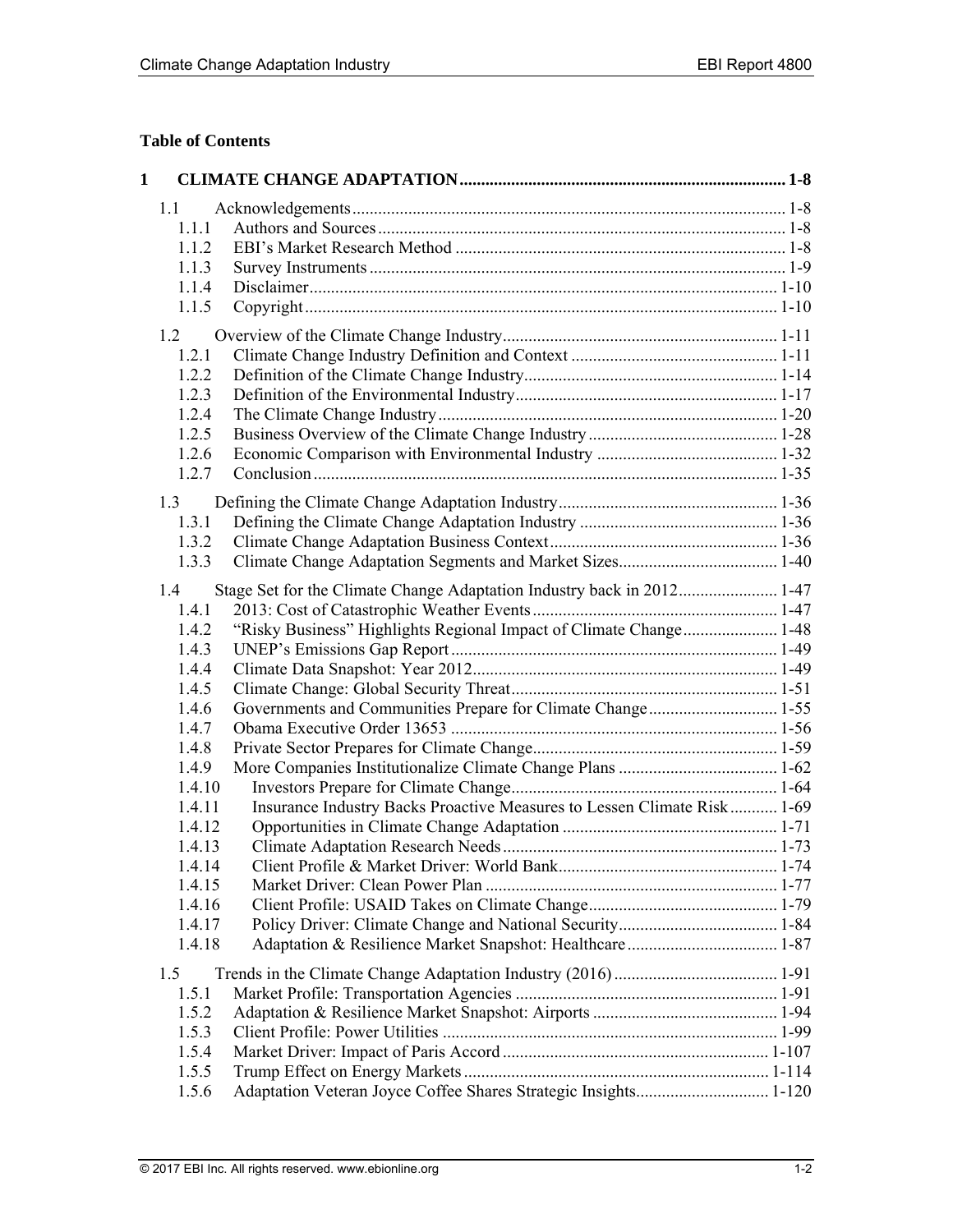| 1.5.7                   | Client Profile: Institutional Market: College/Prison/Healthcare 1-123                                                                              |  |
|-------------------------|----------------------------------------------------------------------------------------------------------------------------------------------------|--|
| 1.6<br>1.6.1            |                                                                                                                                                    |  |
| 1.6.2<br>1.6.3          | Local Governments put Adaptation on Their (Long) To-do Lists 1-129                                                                                 |  |
| 1.6.4<br>1.6.5<br>1.6.6 |                                                                                                                                                    |  |
| 1.6.7<br>1.6.8          |                                                                                                                                                    |  |
| 1.6.9                   |                                                                                                                                                    |  |
| 1.7<br>1.7.1            |                                                                                                                                                    |  |
| 1.7.2                   |                                                                                                                                                    |  |
| 1.7.3                   | Adaptation & Climate Risk Services Reach \$120-150 Million 1-170                                                                                   |  |
| 1.7.4<br>1.7.5          |                                                                                                                                                    |  |
| 1.7.6                   |                                                                                                                                                    |  |
| 1.7.7                   |                                                                                                                                                    |  |
| 1.7.8<br>1.7.9          |                                                                                                                                                    |  |
| 1.7.10                  |                                                                                                                                                    |  |
| 1.8                     |                                                                                                                                                    |  |
| 1.8.1                   | Climate Change Adaptation Market Takes Shape in the USA  1-192                                                                                     |  |
| 1.8.2<br>1.8.3          | Market is Small, But Extreme Weather Portends Long-Term Growth  1-195                                                                              |  |
| 1.8.4                   | Adaptation, Disaster Preparedness and International Development 1-197<br>Heat & Water Expose Vulnerability of Conventional Power Generation  1-198 |  |
| 1.8.5                   |                                                                                                                                                    |  |
| 1.8.6                   |                                                                                                                                                    |  |
| 1.9                     |                                                                                                                                                    |  |
| 1.9.1                   |                                                                                                                                                    |  |
| 1.9.2                   |                                                                                                                                                    |  |
| 1.9.3<br>1.9.4          |                                                                                                                                                    |  |
| 1.9.5                   | URS Fields Growing Demand for Ecosystem Value Assessments  1-213                                                                                   |  |
| 1.9.6                   |                                                                                                                                                    |  |
| 1.9.7                   |                                                                                                                                                    |  |
| 1.9.8                   |                                                                                                                                                    |  |
| 1.10                    |                                                                                                                                                    |  |
| 1.10.1                  | Moffatt and Nichol Takes on SLR for Many Clients (2015)  1-220                                                                                     |  |
| 1.10.2                  |                                                                                                                                                    |  |
| 1.10.3<br>1.10.4        |                                                                                                                                                    |  |
| 1.10.5                  |                                                                                                                                                    |  |
| 1.10.6                  |                                                                                                                                                    |  |
| 1.10.7                  |                                                                                                                                                    |  |
| 1.10.8                  | CH2M Hill, AECOM and Arcadis on Adaptation Contracts  1-237                                                                                        |  |
| 1.10.9                  |                                                                                                                                                    |  |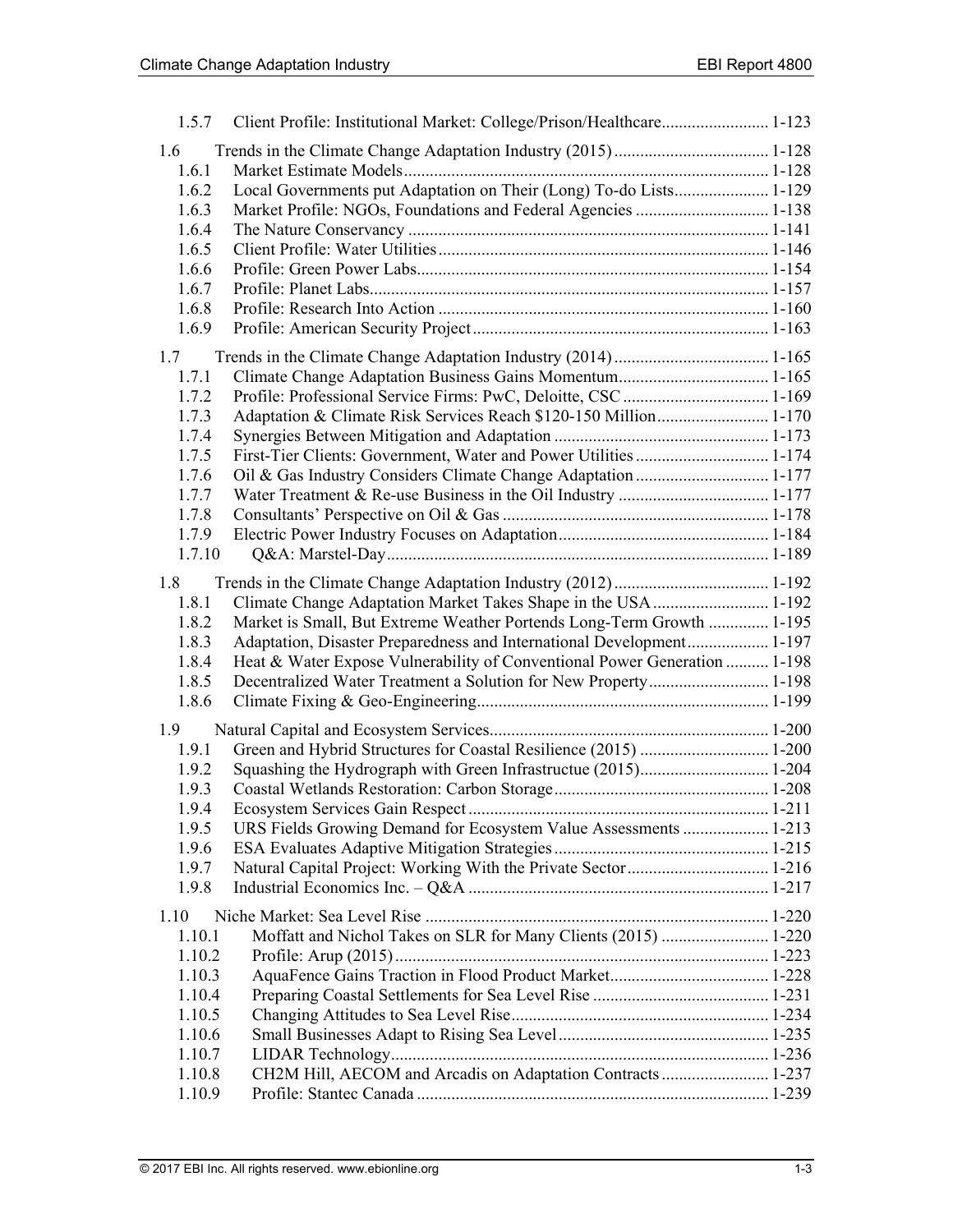| 1.10.10 |                                                                     |  |
|---------|---------------------------------------------------------------------|--|
| 1.10.11 |                                                                     |  |
| 1.10.12 |                                                                     |  |
| 1.10.13 |                                                                     |  |
| 1.10.14 |                                                                     |  |
| 1.10.15 |                                                                     |  |
| 1.10.16 |                                                                     |  |
| 1.11    |                                                                     |  |
| 1.11.1  | Specialist Consultants Lead the Way in Climate Risk Analysis  1-257 |  |
| 1.11.2  |                                                                     |  |
| 1.11.3  |                                                                     |  |
| 1.11.4  |                                                                     |  |
| 1.11.5  |                                                                     |  |
| 1.11.6  |                                                                     |  |
| 1.11.7  |                                                                     |  |
| 1.11.8  |                                                                     |  |
| 1.11.9  |                                                                     |  |
| 1.11.10 |                                                                     |  |
| 1.11.11 | Q&A: Envision - Rating System for Sustainable Infrastructure  1-280 |  |
|         |                                                                     |  |
| 1.12    |                                                                     |  |
| 1.12.1  |                                                                     |  |
| 1.12.2  |                                                                     |  |
| 1.12.3  |                                                                     |  |
| 1.12.4  |                                                                     |  |
| 1.12.5  |                                                                     |  |
| 1.12.6  |                                                                     |  |
| 1.12.7  |                                                                     |  |
| 1.12.8  |                                                                     |  |
| 1.12.9  | Q&A: WSP Group: Climate Risk Analysis and Adaptation in 2015 1-307  |  |
| 1.12.10 |                                                                     |  |
| 1.13    |                                                                     |  |
| 1.13.1  |                                                                     |  |
| 1.13.2  |                                                                     |  |
| 1.13.3  |                                                                     |  |
| 1.13.4  |                                                                     |  |
| 1.13.5  |                                                                     |  |
| 1.13.6  |                                                                     |  |
| 1.13.7  |                                                                     |  |
| 1.13.8  |                                                                     |  |
| 1.13.9  |                                                                     |  |
| 1.13.10 |                                                                     |  |
| 1.13.11 |                                                                     |  |
| 1.13.12 |                                                                     |  |
| 1.13.13 |                                                                     |  |
| 1.13.14 |                                                                     |  |
| 1.13.15 |                                                                     |  |
| 1.13.16 |                                                                     |  |
| 1.13.17 |                                                                     |  |
| 1.13.18 |                                                                     |  |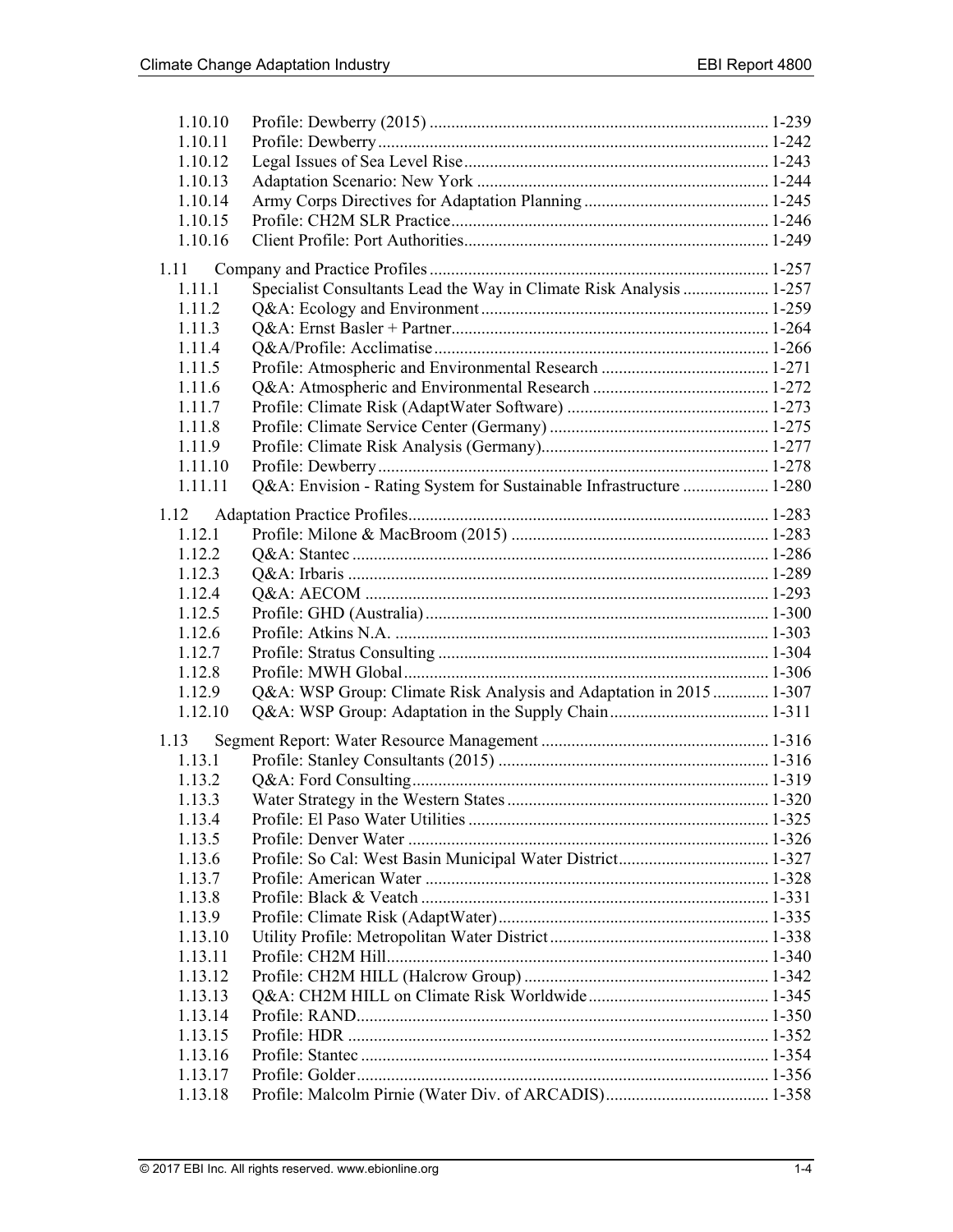| 1.13.19<br>1.13.20 |                                                                         |  |
|--------------------|-------------------------------------------------------------------------|--|
| 1.13.21            |                                                                         |  |
| 1.13.22            |                                                                         |  |
| 1.13.23            |                                                                         |  |
|                    |                                                                         |  |
| 1.14               |                                                                         |  |
| 1.14.1             |                                                                         |  |
| 1.14.2             |                                                                         |  |
| 1.14.3             |                                                                         |  |
| 1.14.4             |                                                                         |  |
| 1.14.5             |                                                                         |  |
| 1.14.6             |                                                                         |  |
| 1.14.7             |                                                                         |  |
| 1.14.8             |                                                                         |  |
| 1.14.9             |                                                                         |  |
| 1.14.10            |                                                                         |  |
| 1.14.11            |                                                                         |  |
| 1.14.12            |                                                                         |  |
| 1.14.13            |                                                                         |  |
| 1.14.14            |                                                                         |  |
| 1.14.15            |                                                                         |  |
| 1.14.16            |                                                                         |  |
| 1.14.17            | Amec Foster Wheeler: Growing Weather Services for Transport  1-396      |  |
| 1.14.18            |                                                                         |  |
| 1.14.19            |                                                                         |  |
| 1.14.20            |                                                                         |  |
| 1.14.21            |                                                                         |  |
| 1.14.22            |                                                                         |  |
| 1.14.23            |                                                                         |  |
| 1.14.24            |                                                                         |  |
| 1.15               |                                                                         |  |
| 1.15.1             | Example of State and City Planning for Climate Change Adaptation  1-421 |  |
| 1.15.2             |                                                                         |  |
| 1.15.3             |                                                                         |  |
| 1.15.4             |                                                                         |  |

#### **Table of Figures**

| Figure 1-3 Climate Change Industry: Segment Quantification Sub-Segments  1-16 |  |
|-------------------------------------------------------------------------------|--|
|                                                                               |  |
|                                                                               |  |
|                                                                               |  |
|                                                                               |  |
|                                                                               |  |
|                                                                               |  |
|                                                                               |  |
|                                                                               |  |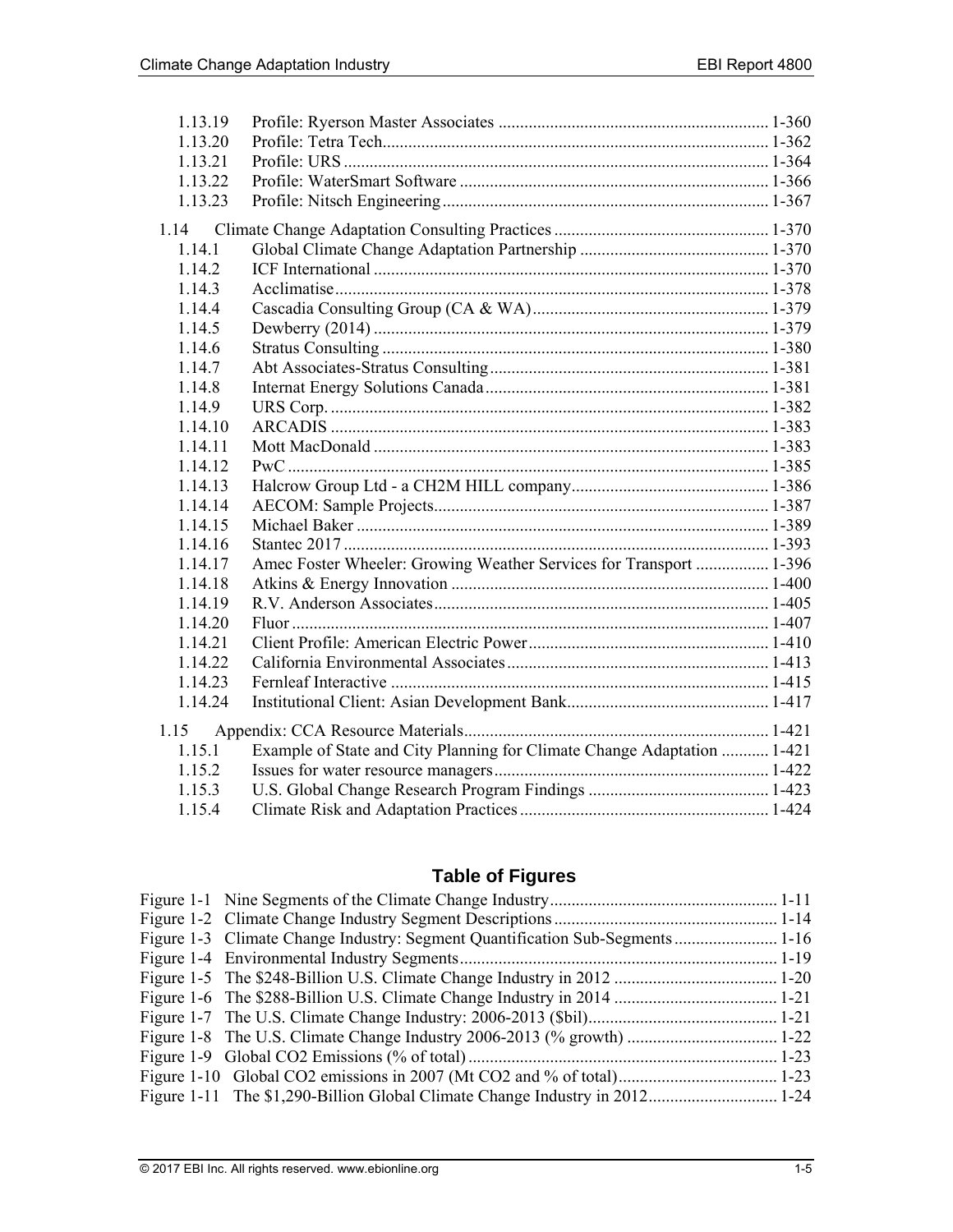| Figure 1-12                                                                                     |  |
|-------------------------------------------------------------------------------------------------|--|
| Figure 1-13                                                                                     |  |
| Figure 1-14                                                                                     |  |
|                                                                                                 |  |
|                                                                                                 |  |
|                                                                                                 |  |
|                                                                                                 |  |
|                                                                                                 |  |
| Figure 1-20 Ranking of Market Drivers in Climate Change Consulting 1-30                         |  |
|                                                                                                 |  |
|                                                                                                 |  |
| Figure 1-23 U.S. Environmental Industry vs. GDP Growth 1970-2016  1-32                          |  |
| Figure 1-24 U.S. Climate Change Industry vs. U.S. GDP Growth 2005-2015  1-33                    |  |
| Figure 1-25 Global Climate Change Industry vs. Global GDP Growth 2007-2014 1-33                 |  |
| Figure 1-26 U.S. Environmental Industry as a Percentage of GDP 1970-2013 (\$bil)  1-34          |  |
| Figure 1-27 U.S. Climate Change Industry as a Percentage of GDP 2005-2013 (\$bil)  1-34         |  |
|                                                                                                 |  |
| Figure 1-29 Forecast: The Global Climate Change Adaptation Industry 2004-2020 1-37              |  |
|                                                                                                 |  |
| Figure 1-31 U.S. Climate Risk Assessment & Analysis: Project Revenue Estimates 2008 1-40        |  |
| Figure 1-32 U.S. Climate Adaptation Planning: Project Revenue Estimates in 2008 1-40            |  |
| Figure 1-33 U.S. Climate Risk Assessment & Analysis: Project Revenue Estimates in 2012 1-41     |  |
| Figure 1-34 U.S. Climate Adaptation Planning: Project Revenue Estimates in 2012 1-41            |  |
| Figure 1-35 U.S. Climate Risk Assessment & Analysis: Project Revenue Estimates in 2015 1-41     |  |
| Figure 1-36 U.S. Climate Adaptation Planning: Project Revenue Estimates in 2012 1-42            |  |
|                                                                                                 |  |
| Figure 1-38 U.S. Disaster Preparedness and Response Planning: Project Revenue Estimates in      |  |
|                                                                                                 |  |
| Figure 1-39 Global Climate Change Adaptation Industry (Est. 2012 in \$mil)  1-43                |  |
| Figure 1-40 Global Climate Change Adaptation Industry (Est. 2014 in \$mil)  1-43                |  |
| Projected Global Climate Change Adaptation Industry (Est. 2020 in \$mil)  1-44<br>Figure $1-41$ |  |
| Figure 1-42 Projected Size of the U.S. Climate Change Adaptation Industry 2008-2020  1-44       |  |
|                                                                                                 |  |
|                                                                                                 |  |
| Figure 1-45 Rating of Clients Areas by Demand for Climate Change Resilience & Adaptation        |  |
| 1-46                                                                                            |  |
| Figure 1-46 Rating of USA Geographic Areas by Demand for Climate Change Risk Assessment         |  |
|                                                                                                 |  |
| Figure 1-47 Rating of Global Geographic Areas by Demand for Climate Change Risk                 |  |
|                                                                                                 |  |
|                                                                                                 |  |
|                                                                                                 |  |
|                                                                                                 |  |
|                                                                                                 |  |
| Figure 1-52 Global Losses and Insured losses from Natural Catastrophes (\$bil)  1-53            |  |
| Figure 1-53 Projected Effects of Climate Change - Pew Center on Global Climate Change 1-54      |  |
| Figure 1-54 Climate Change Adaptation Funding and Technical Assistance from Federal             |  |
|                                                                                                 |  |
|                                                                                                 |  |